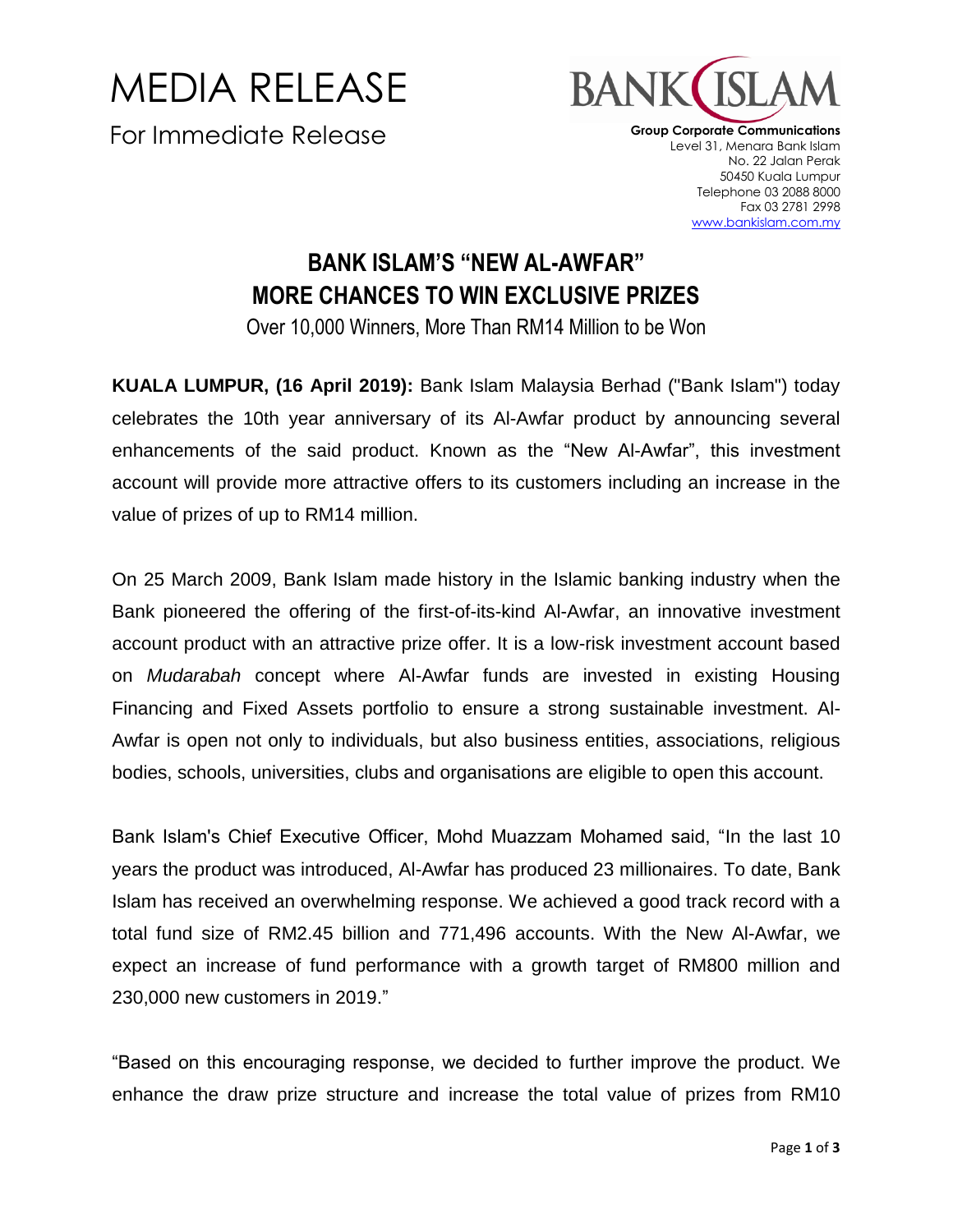million to over RM14 million. In other words, we will have more winners and offer more exclusive prizes" he added.

Prizes for half yearly special draws are Mercedes C200 Avantgarde, Honda Civic cars, holiday packages or umrah, and smartphones. Quarterly draws are divided into two categories namely Millionaire and Al-Awfar Junior where winners have the chance to win cash prize of RM1 million while the Al-Awfar Junior category for customers aged 18 and under have the chance to win Apple brand prizes such as iMac, Macbook Pro, iPhone and consolation cash prize. Customers also have the opportunity to win cash prizes through monthly draws.

The qualifying criteria are as follows:

1) Average monthly balance of RM100.00 to qualify for monthly draws.

2) Average balance of RM100.00 for three months to qualify for the Al-Awfar Junior quarterly draw.

3) Average balance of RM1,000.00 for three months to qualify for the Millionaire quarterly draw.

4) Average balance of RM10,000.00 for six months to qualify for the half yearly draw.

At the same time, Bank Islam continues to hold its monthly campaign called '*Jom Pindah Gaji*' until December 2019. We offer a total cash value of RM100,000 to 13 winners each month. Customers only need to transfer salaries to Bank Islam in order to be eligible for this draw which is open to government servants and all agencies under it.

Existing and new Al-Awfar customers who wish to perform transactions such as to increase their investment or open an account, may do so via Internet banking, Bank Islam's branch counter and automated teller machines (ATMs) as well as cash deposit machines (CDMs) .

For further information, please visit [www.bankislam.com.my](http://www.bankislam.com.my/)